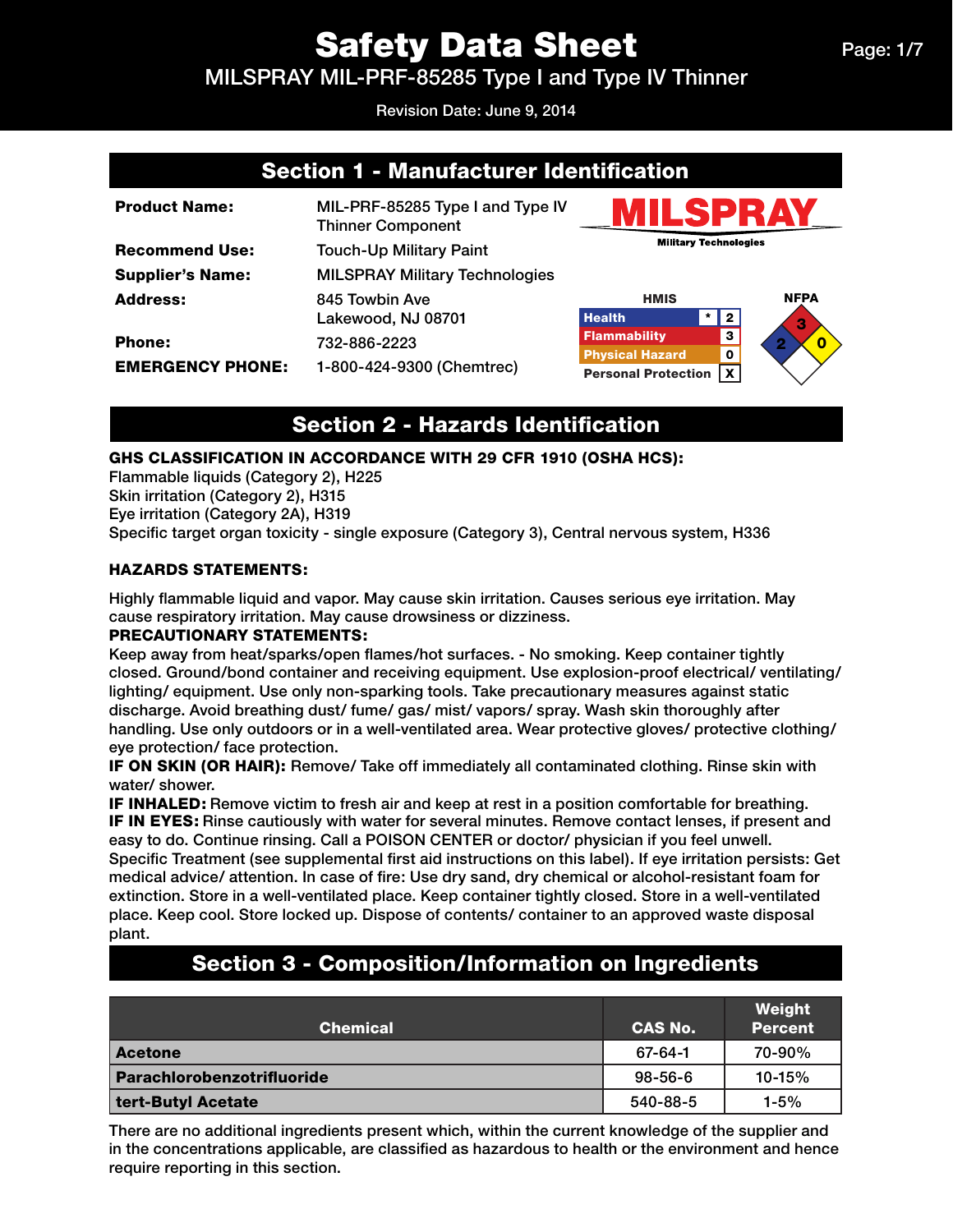MILSPRAY MIL-PRF-85285 Type I and Type IV Thinner

Revision Date: June 9, 2014

## Section 4 - First Aid Measures

Consult a physician. Show this safety data sheet to the doctor in attendance. Move out of dangerous area.

EYES: Rinse thoroughly with plenty of water for at least 15 minutes.

**SKIN:** Wash off with soap and plenty of water. Consult a physician.

INGESTION: DO NOT INDUCE VOMITING. Never give anything by mouth to an unconscious person. Rinse mouth with water. Consult a physician.

INHALATION: If breathed in, move person into fresh air. If not breathing, give artificial respiration. Consult a physician.

## Section 5 - Fire Fighting Measures

#### EXTINGUISHING MEDIA

SUITABLE: Use water spray, alcohol-resistant foam, dry chemical or carbon dioxide.

NOT SUITABLE: Do not use water jet.

SPECIAL HAZARDS: Carbon oxides, Hydrogen chloride gas.

SPECIAL PROTECTIVE EQUIPMENT FOR FIRE-FIGHTERS: Fire-fighters should wear appropriate protective equipment and self-contained breathing apparatus (SCBA) with a full face-piece operated in positive pressure mode.

## Section 6 - Accidental Release Measures

#### PERSONAL PRECAUTIONS:

Wear respiratory protection. Avoid breathing vapors, mist or gas. Ensure adequate ventilation. Remove all sources of ignition. Evacuate personnel to safe areas. Beware of vapors accumulating to form explosive concentrations.

Vapors can accumulate in low areas. For personal protection see section 8

#### ENVIRONMENTAL PRECAUTIONS:

Prevent further leakage or spillage if safe to do so. Do not let product enter drains.

#### METHODS AND MATERIALS FOR CONTAINMENT AND CLEAN UP:

Contain spillage, and then collect with an electrically protected vacuum cleaner or by wet-brushing and place in container for disposal according to local regulations.

## Section 7 - Handling and Storage

#### HANDLING:

Avoid contant with skin and eyes. Avoid inhalation of vapor or mist. Use explosion-proof equipment. Keep away from sources of ignition - No smoking. Take measures to prevent the buildup of electrostatic charge.

#### STORAGE:

Keep container tightly closed in a dry and will-ventilated place. Containers which are opened must be carefully resealed and kept upright to prevent leakage.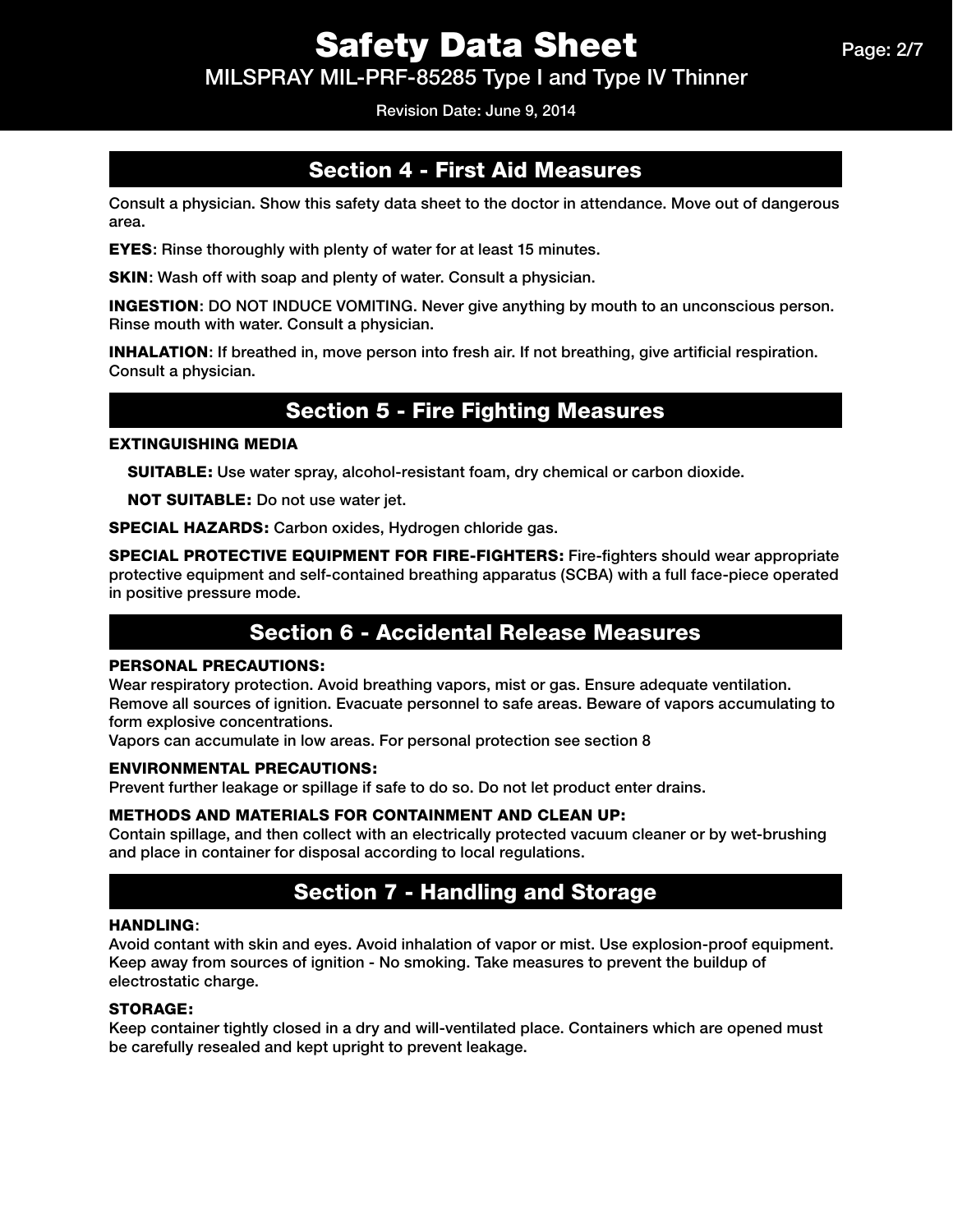Revision Date: June 9, 2014

| <b>Section 8 - Exposure Controls/Personal Protection</b> |                                       |                                        |  |  |  |  |
|----------------------------------------------------------|---------------------------------------|----------------------------------------|--|--|--|--|
| <b>Chemical</b>                                          | <b>OSHA</b><br><b>Exposure Limits</b> | <b>ACGIH</b><br><b>Exposure Limits</b> |  |  |  |  |
| <b>Acetone</b>                                           | 750 ppm TWA<br>1000 ppm STEL          | 500 ppm TWA<br>750 ppm STEL            |  |  |  |  |
| Parachlorobenzotrifluoride                               | NE.                                   | NE                                     |  |  |  |  |
| tert-Butyl Acetate                                       | 200 ppm TWA                           | 200 ppm TWA                            |  |  |  |  |

#### ENGINEERING CONTROLS:

Avoid contact with skin, eyes and clothing. Handle in accordance with good industrial hygiene and safety practice. Wash hands before breaks and at the end of workday.

EYE AND FACE PROTECTION: Use face shield and safety glasses. Use equipment for eye protection tested and approved under appropriate government standards such as NIOSH (US) or EN 166 (EU).

**SKIN PROTECTION:** Handle with gloves. Gloves must be inspected prior to use. Use proper glove removal technique (without touching glove's outer surface) to avoid skin contact with this product. Dispose of contaminated gloves after use in accordance with applicable laws and good laboratory practices. Wash and dry hands.

Full Contact Material: butyl-rubber, nitrile rubber

Minimum layer thickness: 0.3mm Break through time: 20 minutes depending on concentration

Splash Contact Material: butyl-rubber, nitrile rubber

Minimum layer thickness: 0.3mm Break through time: 60 minutes depending on concentration

NOTE: This recommendation is advisory only and must be evaluated by an industrial hygienist and safety officer familiar with the specific situation of anticipated use by consumers. It should not be construed as offering an approval for any specific use scenario.

BODY PROTECTION: Impervious clothing, flame retardant antistatix protective clothing. The type of protective equipment must be selected according to the concentration and amount of the dangerous substance at the specific workplace.

RESPIRATORY PROTECTION: Where risk assessment shows air-purifying respirators are appropriate use, a full-face respirator with multi-purpose combination (US) or type AXBEK (EN 14387) respirator catridges as a backup to engineering controls. If the respirator is the sole means of protection, use a full-face supplied air respirator. Use respirators and components tested and approved under the appropraite government standards such as NIOSH (US) or CEN(EU).

ENVIRONMENTAL EXPOSURE CONTROLS: Prevent further leakage or spillage if safe to do so. Do not let product enter drains.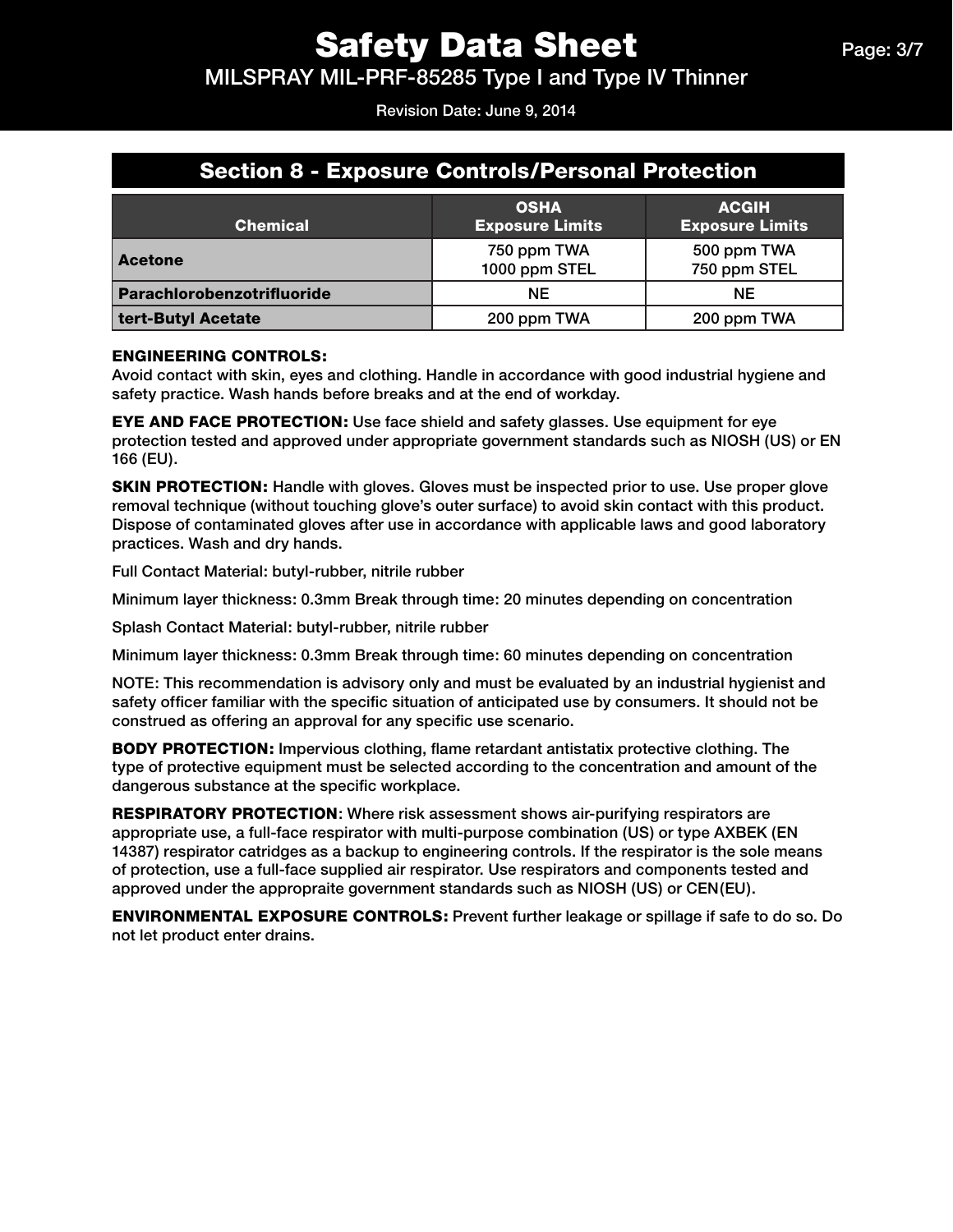# Safety Data Sheet

MILSPRAY MIL-PRF-85285 Type I and Type IV Thinner

Revision Date: June 9, 2014

## Section 9 - Physical and Chemical Properties

PHYSICAL STATE: Liquid

COLOR: Clear.

ODOR: Not available.

pH: Not available.

FLASH POINT: Closed cup: -17°C (1.4°F)

BOILING POINT: 56°C (133°F)

MELTING POINT: -94°C (-137°F)

UPPER FLAMMABILITY OR EXPLOSIVE LIMITS: 13%(V)

LOWER FLAMMABILITY OR EXPLOSIVE LIMITS: 2%(V)

AUTO-IGNITION TEMPERATURE: 465.0 °C (869.0 °F)

SPECIFIC GRAVITY: 1.09

DENSITY: 9.1 lbs/gal

VAPOR PRESSURE: 533.3 hPa (400.00 mmHg) at 39.5 °C (103.1 °F) 245.3 hPa (184.0 mmHg at 20.0 °C (68.0 °F)

VAPOR DENSITY: Not available.

**RELATIVE DENSITY:** 0.8314 g/cm<sup>3</sup> at 25 °C (77 °F)

## Section 10 - Stability and Reactivity

STABILITY: Stable under recommended storage and handling conditions.

CONDITIONS TO AVOID: Heat, flames and sparks. Extremes of temperature and direct sunlight.

MATERIALS TO AVOID: Bases, oxidizing agents, reducing agents, acetone reacts violently with phophorous oxychloride.

HAZARDOUS DECOMPOSITION PRODUCTS: Other decomposition products.

HAZARDOUS REACTIONS: Vapros may form explosive mixture with air.

## Section 11 - Toxicological Information

TARGET ORGANS: Contains material which causes damage to the following organs: brain, central nervous system (CNS). Contains material which may cause damage to the following organs: blood, lungs, peripheral nervous system, upper respiratory tract, skin, eye, lens or cornea, testes.

## Section 12 - Ecological Information

TOXICITY TO AQUATIC INVEREBRATES: 13,500.00 mg/l - 48h

## Section 13 - Disposal Considerations

WASTER TREATEMENT METHODS: Burn in a chemical incinerator equipped with an afterburner and scrubber but exert extra care in igniting as this material is highly flammable. Offer surplus and non-recyclable solutions to a licensed disposal company. Contact a licensed professional waste disposal service to dispose of this material.

CONTAMINATED PACKAGING: Dispose of as unused product.

Dispose material in accordance with all local, state, and federal regulations.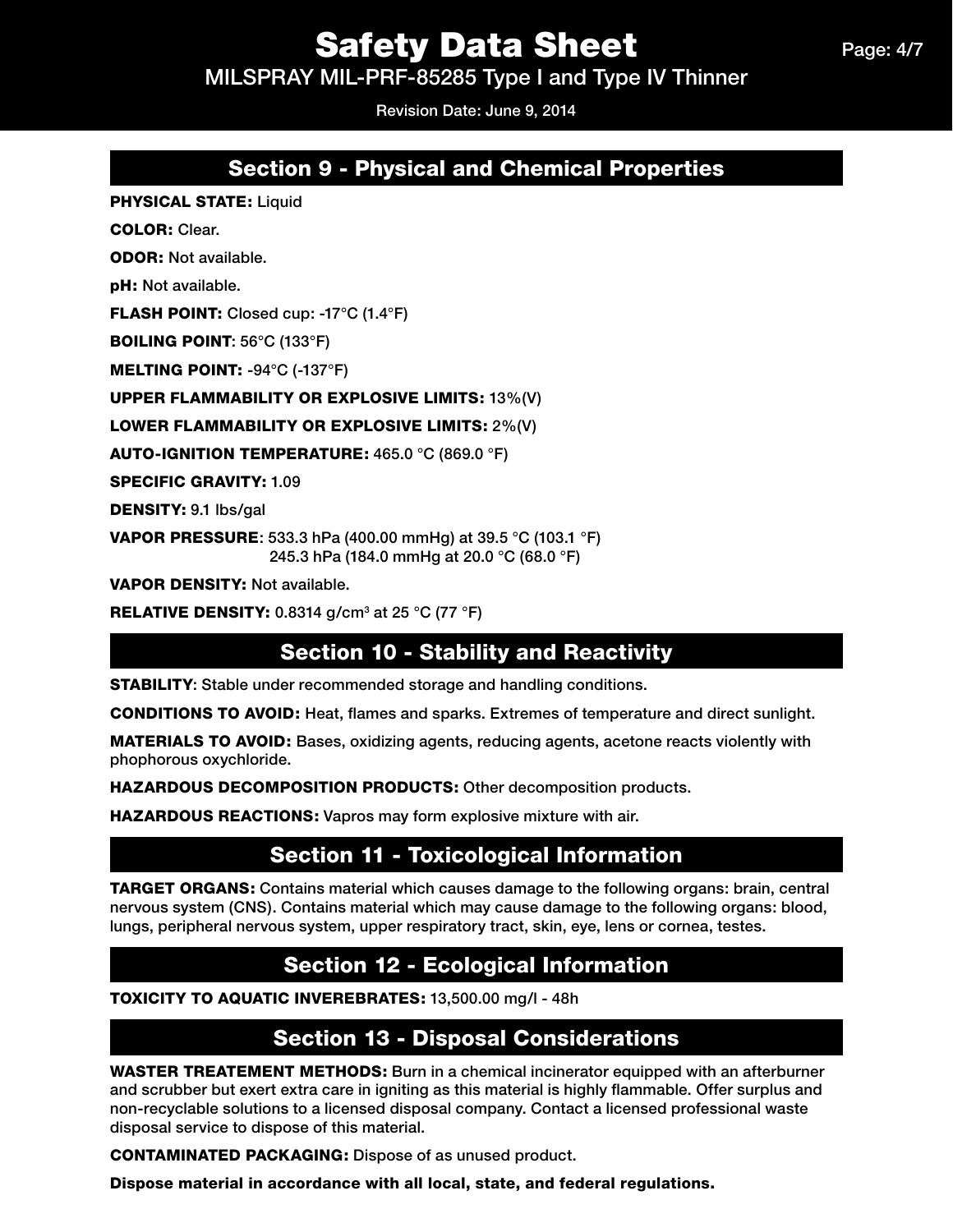# Safety Data Sheet

MILSPRAY MIL-PRF-85285 Type I and Type IV Thinner

Revision Date: June 9, 2014

## Section 14 - Transport Information

DOT Shipping Name: Mixed Solvents

DOT Hazard Class: 3

UN/NA Number: UN1090

DOT Packing Group: II

Reportable Quantity: 5000 lbs

DOT Exemption Number: N/A

## Section 15 - Regulatory Information

### SARA 311/312 SDS DISTRIBUTION - CHEMICAL INVENTORY - HAZARD IDENTIFICATIONS:

| <b>Chemical</b>            | <b>CAS No.</b> | <b>Acute</b> | <b>Chronic</b> | <b>Fire</b> | <b>Reactive</b> | <b>Pressure</b> |
|----------------------------|----------------|--------------|----------------|-------------|-----------------|-----------------|
| <b>Acetone</b>             | 67-64-1        | <b>Yes</b>   | Yes            | Yes         | No              | No              |
| Parachlorobenzotrifluoride | $98 - 56 - 6$  | Yes          | Yes            | Yes         | No              | No              |
| tert-Butyl acetate         | 540-88-5       | Yes          | Yes            | Yes         | No              | No              |
| <b>Product as-supplied</b> | N/A            | <b>Yes</b>   | Yes            | <b>Yes</b>  | <b>No</b>       | <b>No</b>       |

#### U.S. FEDERAL REGULATIONS:

TSCA 8B: All components of this product are listed on or are exempted.

SARA 302/304: No products were found

CERCLA: Hazardous substances: hexmethylene-di-isocyanate: 100 lbs. (45.4 kg); n-butyl acetate: 5000 lbs. (2270 kg);

SARA 313: No products were found

CALIFORNIA PROP. 65: No chemicals known to the State of California to cause cancer, birth defects, or any other reproductive harm.

## Section 16 - Other Information

#### Hazardous Material Information System (U.S.A.)

Health: \*2 Flammability: 3 Physical Hazards: 0

#### National Fire Protection Association (U.S.A.)

Health: 2 Flammability: 3 Instability: 0

#### DISCLAIMER:

The foregoing data has been compiled from sources which the company, in good faith, believes to be dependable and is accurate and reliable to the best of our knowledge and belief. However, the company cannot make any warranty or representation respecting the accuracy or completeness of the data and assumes no responsibility for any liability or damages relating thereto or for advising you regarding the protection of your employees, customers, or others. User should consult OSHA and other applicable safety laws and regulations before use.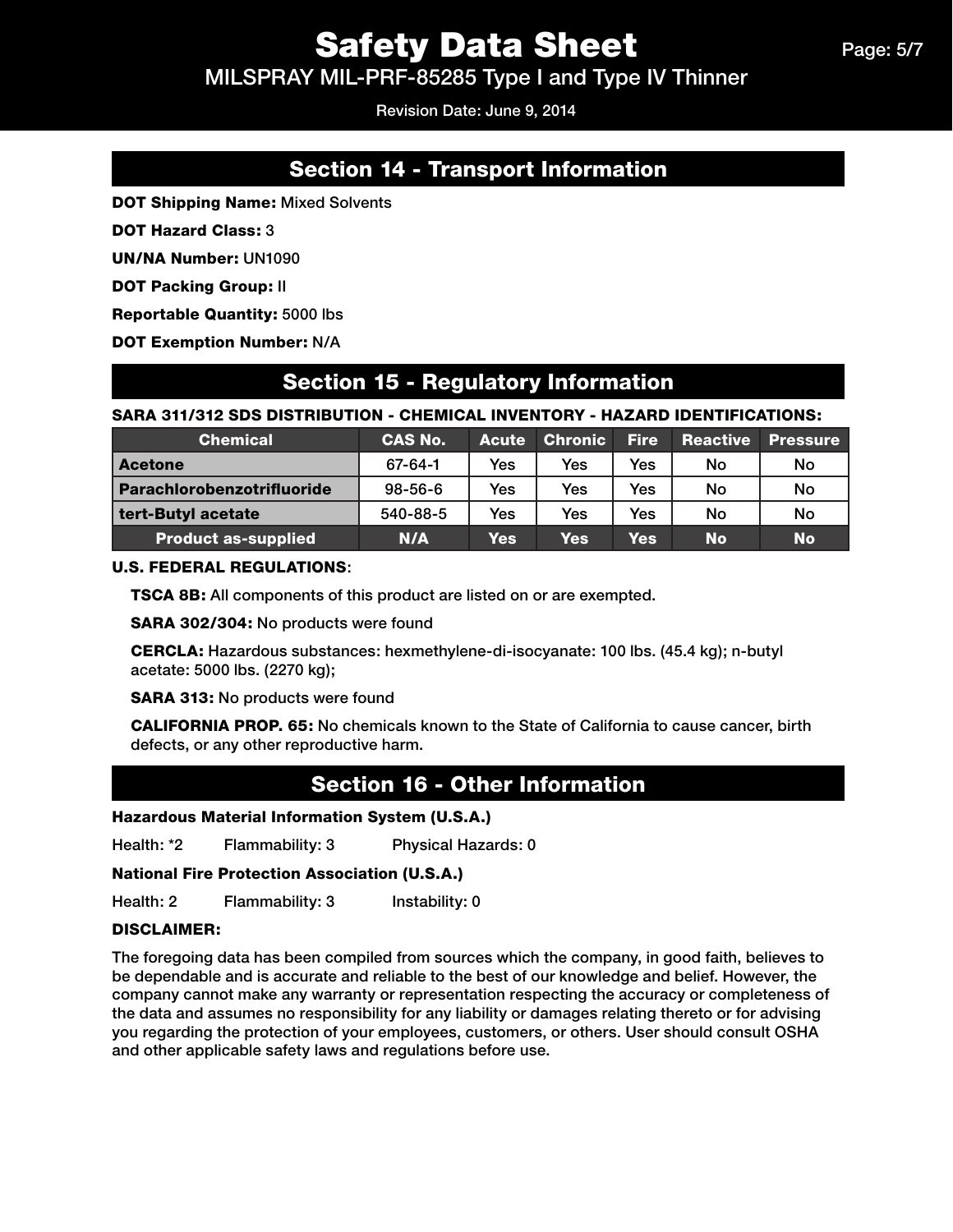## Page: 6/7

# Safety Data Sheet

MILSPRAY MIL-PRF-85285 Type I and Type IV Thinner

Revision Date: June 9, 2014